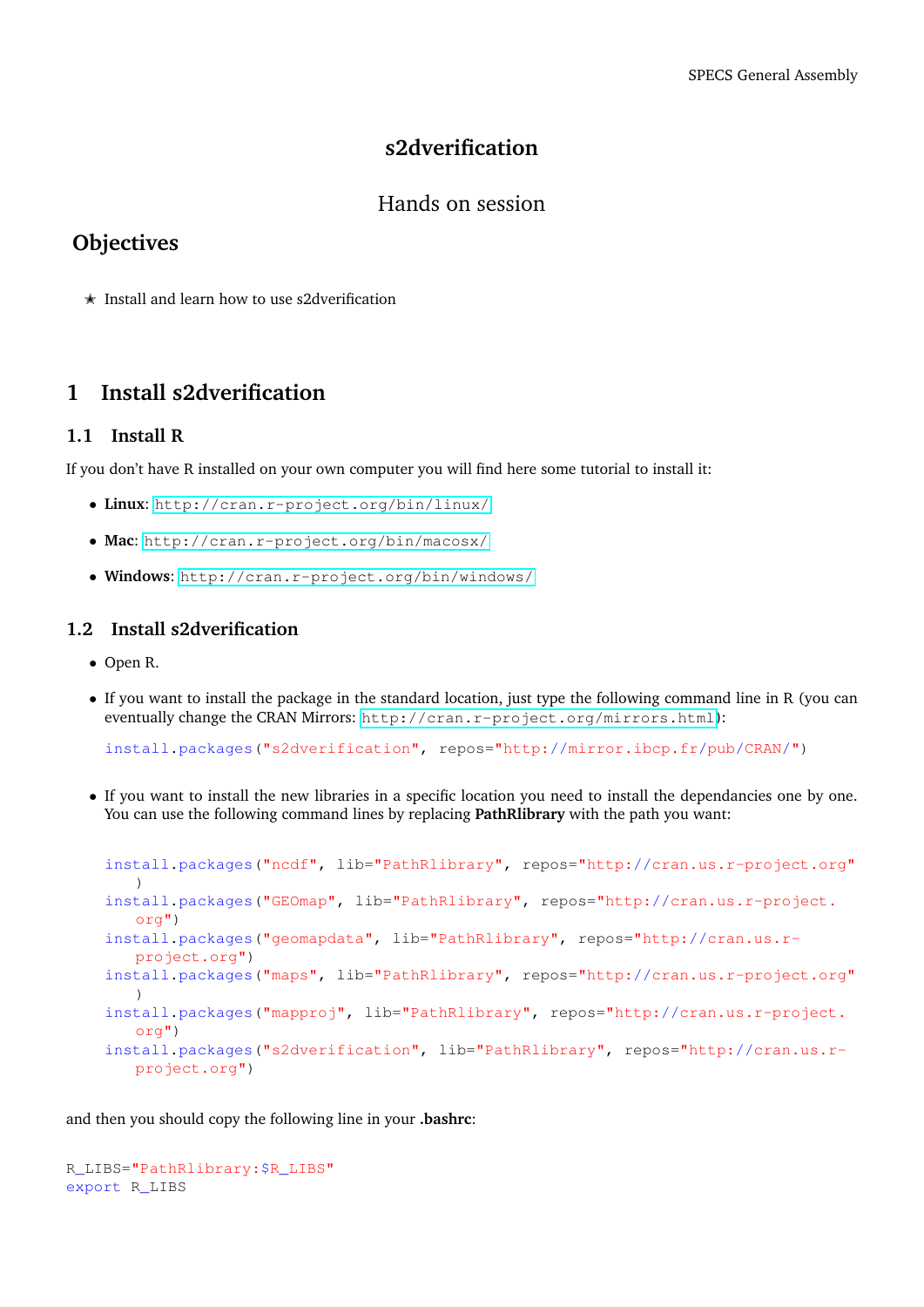# **2 Compute basic statistics, plot map and time series for decadal forecast**

This part will show you how to calculate and plot skill scores for a subset of the decadal climate prediction experiment run at IC3 in the context of the CMIP5 project. This dataset, included by default in the package, is very small (only 5 start dates), so the results you will obtain are not really meaningfull. Nevertheless, this tutorial will show you briefly the possibilities of s2dverification.

# **Exercise 1 – First steps with s2dverification**

- Open R (typing R in the terminal).
- Load the needed library, with the following command:

library(s2dverification)

- The documentation of s2dverification is available online here: [http://ic3.cat/wikicfu/img\\_auth.php/S2dverification.pdf](http://ic3.cat/wikicfu/img_auth.php/S2dverification.pdf)
- You can see the list of available functions in the package by typing:

help(package=s2dverification)

• To see the help of a specific function, you can type:

```
help(Corr)
```
• There are two small datasets included by defaults in the package:

```
help(sampleMap)
help(sampleTimeSeries)
```
These dataset provide data for the variable 'tos', i.e. sea surface temperature, in the the mediteranean sea (0E30E-40N45N) from the decadal climate prediction experiment run at IC3 in the context of the CMIP5 project. Only 5 stardates are included: November of 1985, 1990, 1995, 2000, 2005. Originaly, for each stardate the experiment has been run for 10 years, but in this reduced dataset you have only the first 5 years. The corresponding observational dataset used for verification is the 'ERSST' observational.

- **–** sampleMap is the 2D SST field in the mediterranean region (0E30E-40N45N).
- **–** sampleTimeSeries is the SST averaged in the mediterranean region (0E30E-40N45N).

## **Exercise 2 – Calculate and plot RMS and spread**

1. Have a look at the dimension and help of sampleTimeSeries, by typing:

```
dim(sampleTimeSeries$obs)
dim(sampleTimeSeries$mod)
help(sampleTimeSeries)
```
What are the different dimensions of these matrices ?

- 2. Have a look at the help of the functions **Clim** and **Ano**. Calculate the anomalies for model and observations.
- 3. Use the function **PlotClim** to plot the climatology.
- 4. With the function **Mean1Dim** calculate the ensemble mean for the model. Use the same function to remove the ensemble dimension for the observation.
- 5. Calculate the spread of the model for the members and start dates with the **Spread** function. To do it, you need first to substract the ensemble mean to the anomalies (Use **InsertDim** to create a matrix of the same size as the anomalies)
- 6. Plot the spread with **PlotVsLTime**.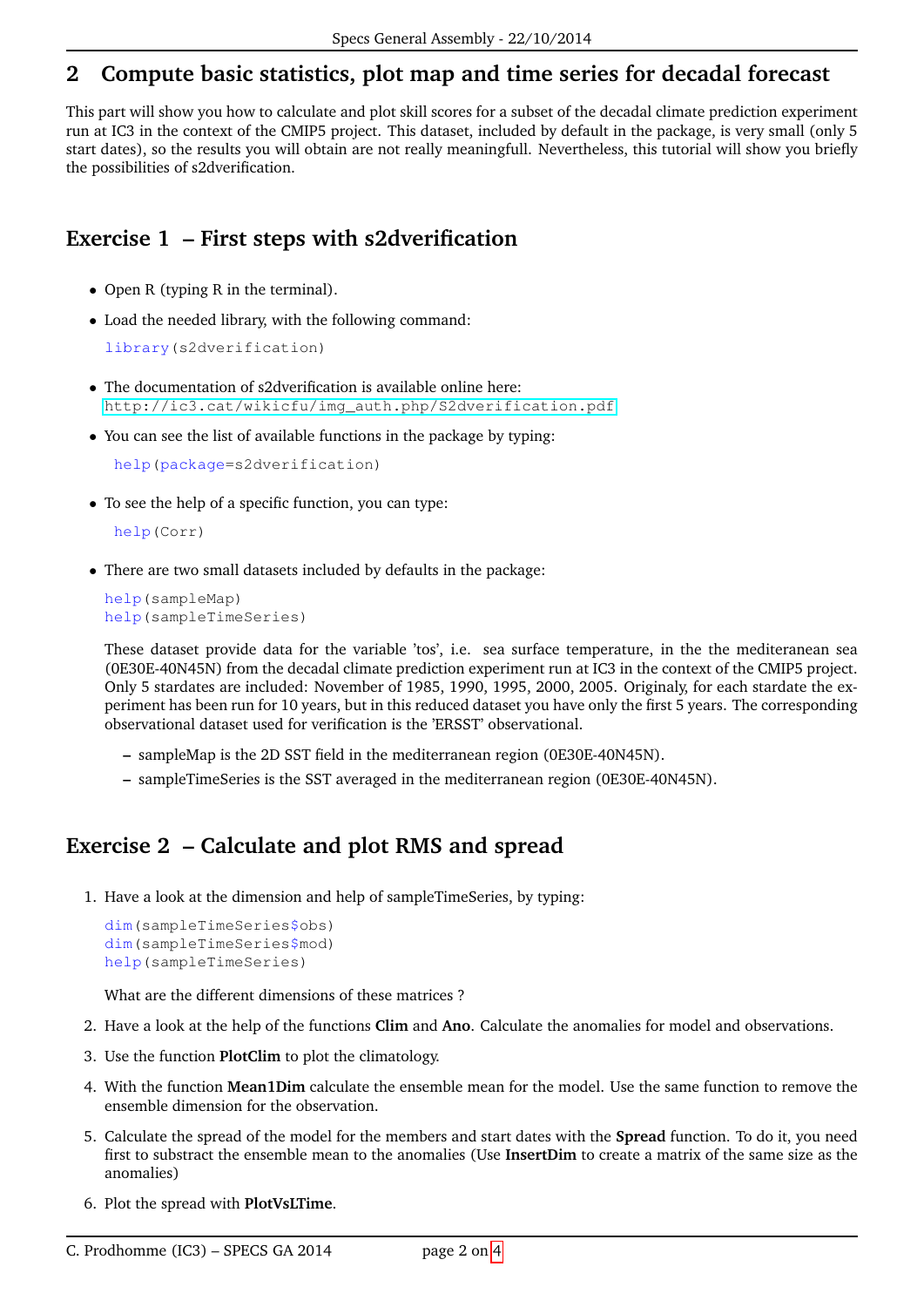- 7. Calculate the Root Mean Square Error of the ensemble mean, using the **RMSE** function. Plot the results with **PlotVsLTime**.
- 8. Plot on the same figure the Root Mean Square Error and the spread with **Plot2VarsVsLTime**.

```
9. Solution:
```

```
library(s2dverification)
#calculate the clim
clim <- Clim(sampleTimeSeries$mod, sampleTimeSeries$obs)
#calculate the anomalies
anomod <- Ano(sampleTimeSeries$mod, clim$clim_exp)
anoobs <- Ano(sampleTimeSeries$obs, clim$clim_obs)
#plot the clim
PlotClim(clim$clim_exp, obs_clim=clim$clim_obs, fileout = "output_plotclim.eps")
#ensemble mean
ensmeanmod <- Mean1Dim(anomod, 2)
ensmeanobs <- Mean1Dim(anoobs, 2)
anoensmean \leq (anomod - InsertDim(ensmeanmod 2, dim(anomod)[2]))
#calculate the spread
spread \leq Spread(anoensmean, posdim = c(2, 3), narm = TRUE)$sd
#plot spread
PlotVsLTime(spread, fileout = "spread.ps")
#RMSE
rmse <- RMS(ensmeanmod,ensmeanobs)
PlotVsLTime(rmse, fileout = "rmse.ps")
#remove obs dimension in rmse
rmse <- Mean1Dim(rmse,2)
#RMSE and spread
Plot2VarsVsLTime(rmse,spread, listvars = c("rmse", "spread"), file out = "rmse-spread.ps")
```
## **Exercise 3 – Plot your first map of score**

1. Have a look at the dimension and help of sampleMap, by typing:

```
dim(sampleMap$obs)
dim(sampleMap$mod)
help(sampleMap)
```
What are the different dimensions of these matrices ?

- 2. With the function **SelIndices**, select the forecast time year2 to year5, which correspond to months 12 to month 60, for both model and observations.
- 3. Have a look at the help of the **Season** function. With this function select all winters (December-January-February) for both model and observations.
- 4. Calculate the ensemble mean and the averaged of all winters between year 2 to year 5 for both model and observations (Use the **Mean1Dim** function).
- 5. With the function **Corr**, calculate the correlation between the observation and the model.
- 6. Plot the map of correlation with the **PlotEquiMap** function.